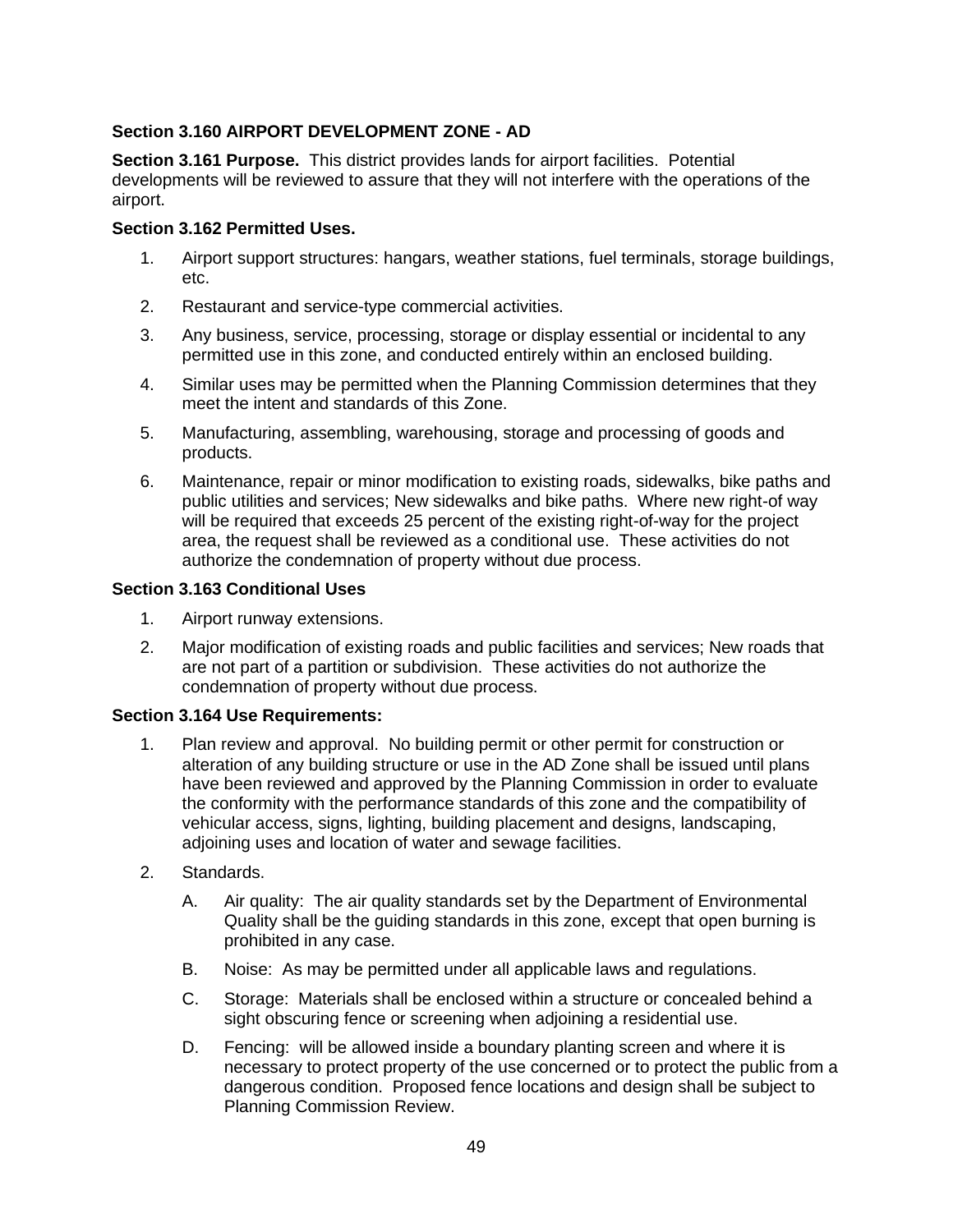- E Buffer: Where the AD Zone adjoins a residential zone, there shall be a buffer area of a depth adequate to provide for a dense evergreen landscape buffer which attains a mature height of 8 - 10 feet, or such other screening measures as may be prescribed by the Planning Commission in the event differences in elevation or other circumstances should defeat the purpose of this requirement. In no case shall the buffer area have less than the required 50-foot setback of this zone.
- F. Vibration: No vibration other than that caused by highway vehicles, trains and aircraft shall be permitted which is discernible without instruments at the property line of the use concerned.
- G. Airport Interference: No use shall create electrical or lighting interference with the operations of the airport.
- H. Heat and Glare: Except for exterior lighting, operation producing heat or glare shall be constructed entirely within an enclosed building.
- 3. Setback Requirements:
	- A. The front, side and rear yard setbacks shall be 10 feet, except when abutting or across the street from a residential zone it shall be 50 feet.
- 4. Building Heights: The maximum building height shall conform to the Airport Development Standards.

### **Section 3.165 Off-Street Parking Requirements.**

Off-street parking shall be subject to Planning Commission approval.

### **Section 3.166 AIRPORT SAFETY OVERLAY ZONE**

**Section 3.167 Purpose.** In order to carry out the provisions of this overlay zone there are hereby created and established certain zones which include all of the land lying beneath the Airport Imaginary Surfaces as they apply to the Seaside Airport in Clatsop County. Such zones are shown on the current Airport Approach and Clear Zone Maps prepared by the Oregon Aeronautics Division October 1981.

Further, this overlay zone is intended to prevent the establishment of air space obstructions in airport approaches and surrounding areas through height restrictions and other land use controls as deemed essential to protect the health, safety and welfare of the people of the City of Seaside and Clatsop County.

**Section 3.168 Compliance.** In addition to complying with the provisions of the primary zoning district, uses and activities shall comply with the provisions of (this/these) overlay zone(s). In the event of any conflict between any provisions of (this/these) overlay zone(s) and the primary zoning districts, the more restrictive provision shall apply.

### **Section 3.169 Special Definitions:**

**Airport Approach Safety Zone:** A surface longitudinally centered on the extended runway centerline and extending outward and upward from each end of the Primary Surface. The inner edge of the approach surface is the same width as the Primary Surface and extends to a width of: 1,250 feet for Utility Runway having only visual approaches; and 1,500 feet for a runway other than a Utility Runway having only visual approaches. The Airport Approach Safety Zone extends for a horizontal distance of 5,000 feet at a slope of 20 feet outward for each foot upward (20:1) for all utility and visual runways.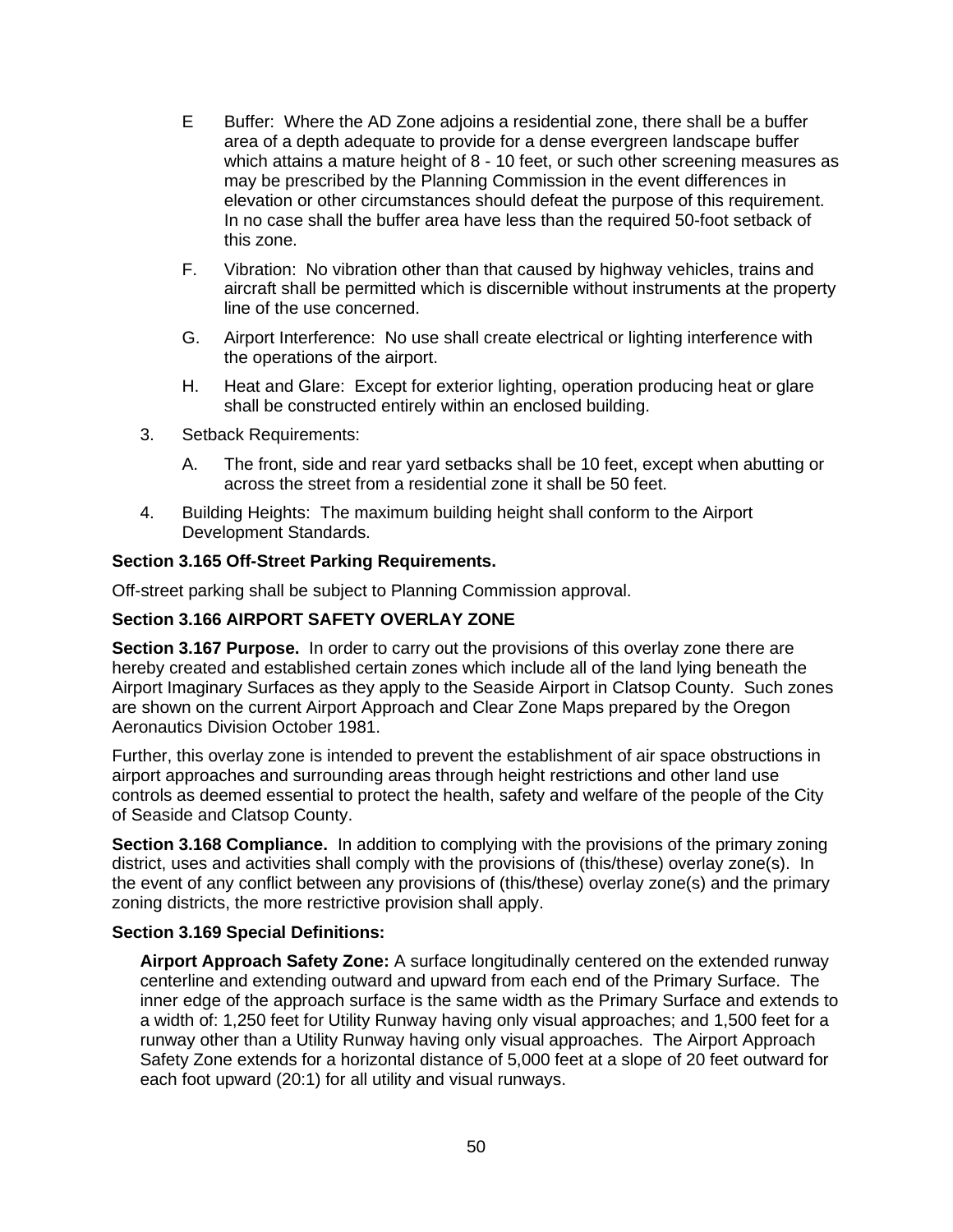**Airport Hazard:** Any structure, tree, or use of land which exceeds height limits established by the Airport Imaginary Surfaces.

**Airport Imaginary Surfaces:** Those imaginary areas in space which are defined by the Airport Approach Safety Zone, Transitional Zones, Horizontal Zone, Clear Zone and Conical Surface and in which any object extending above these imaginary surfaces is an obstruction.

**Clear Zone:** Extends from the primary surface to a point where the approach surface is 50 feet above the runway end elevation.

**Conical Surface:** Extends 20 feet outward for each one foot upward (20:1) for 4,000 feet beginning at the edge of the horizontal surface (5,000 feet from the center of each end of the Primary Surface of each visual and utility runway at 150 feet above the airport elevation) and upward extending to a height of 350 feet above the airport elevation.

**Horizontal Surface:** A horizontal plane 150 feet above the established airport elevation, the perimeter of which is constructed by swinging arcs of 5,000 feet from the center of each end of the Primary Surface of each visual or utility runway and connecting the adjacent arcs by lines tangent to those arcs.

**Ldn:** Loudness day and night. A re-occurring average noise level.

**Noise Sensitive Areas:** Within 1,500 feet of an airport or within established noise contour boundaries exceeding 55 Ldn.

**Place of Public Assembly:** Structure or place which the public may enter for such purposes as deliberation, education, worship, shopping, entertainment, amusement, awaiting transportation or similar activity.

**Primary Surface:** A surface longitudinally centered on a runway. When the runway has a specially prepared hard surface, the Primary Surface extends 200 feet beyond each end of that runway. When the runway has no specially prepared hard surface, or planned hard surface, the Primary Surface ends at each end of that runway. The width of the Primary Surface is 250 feet for Utility Runways having only visual approaches and 500 feet for other than utility runways.

**Transitional Zones:** Extend seven feet outward for each one foot upward (7:1) beginning on each side of the Primary Surface which point is the same elevation as the runway surface, and from the sides of the approach surfaces thence extending upward to a height of 150 feet above the airport elevation (Horizontal Surface).

**Utility Runway:** A runway that is constructed and intended to be used by propeller driven aircraft of 12,500 pounds maximum gross weight or less.

### **Section 3.170 Permitted Uses Within the Airport Approach Safety Zone.**

- 1. Farm use, excluding the raising and feeding of animals which would be adversely affected by aircraft passing overhead.
- 2. Landscape nursery, cemetery or recreation areas which do not include buildings or structures.
- 3. Roadways, parking areas and storage yards located in such a manner that vehicle lights will not make it difficult for pilots to distinguish between landing lights and vehicle lights or result in glare, or in any way impair visibility in the vicinity of the landing approach. Approach surfaces must clear these by a minimum of 15 feet.
- 4. Pipeline.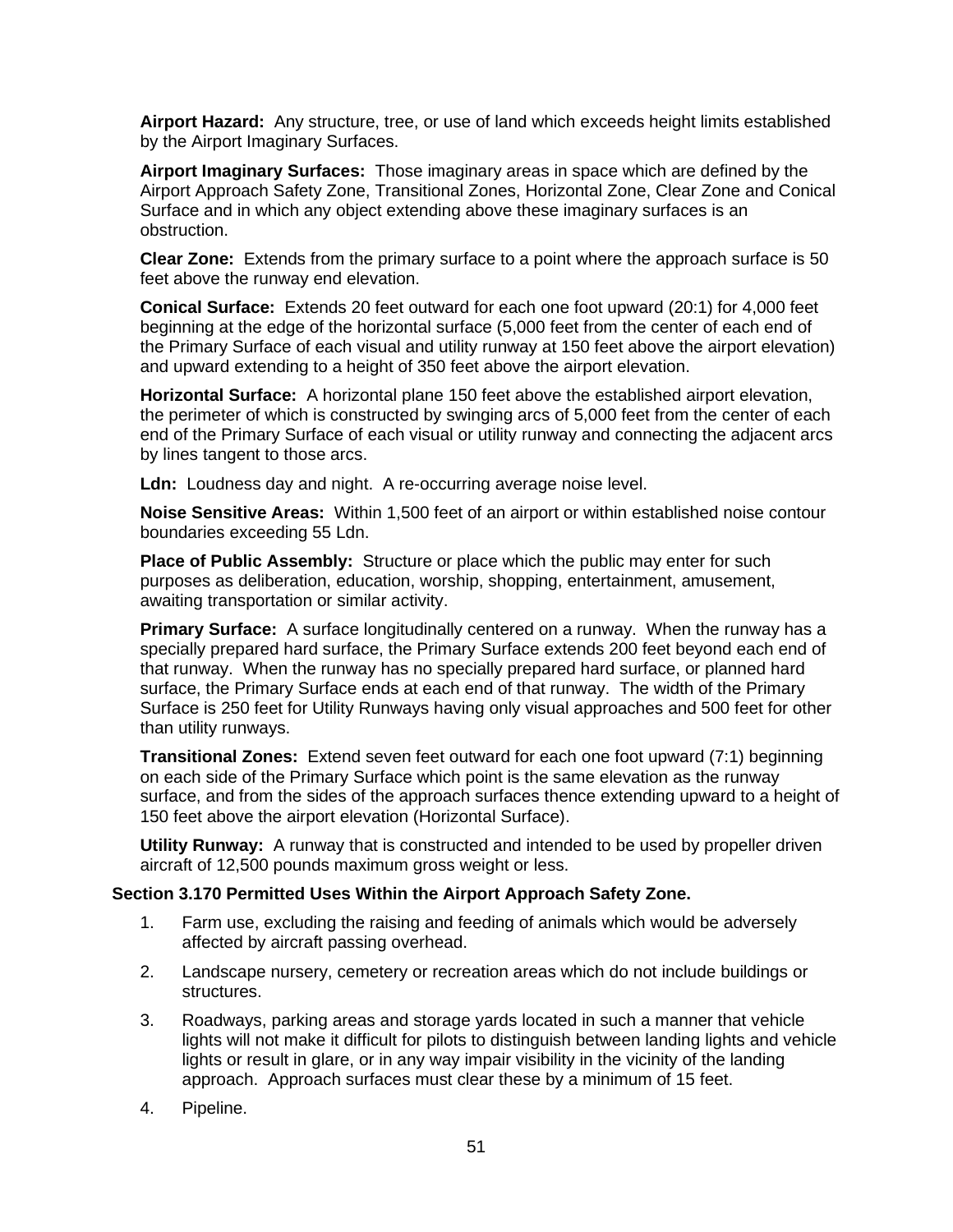5. Underground utility wire.

# **Section 3.171 Conditional Uses Within the Airport Approach Safety Zone:**

- 1. A structure or building accessory to a permitted use.
- 2. Single family dwellings, mobile homes, duplexes and multi-family dwellings when authorized in the primary zoning district, provided the landowner signs and records in the deed and mortgage records of Clatsop County a Hold Harmless Agreement and Aviation and Hazard Easement and submits them to the airport sponsor and the City of Seaside Planning Department.
- 3. Commercial and industrial uses when authorized in the primary zoning district, provided the use down not result in the following:
	- A. Creating electrical interference with navigational signals or radio communication between the airport and aircraft.
	- B. Making it difficult for pilots to distinguish between airport lights or others.
	- C. Impairing visibility.
	- D. Creating bird strike hazards.
	- E. Endangering or interfering with landing, take-off or maneuvering of aircraft intending to use the airport.
	- F. Attracting large number of people.
- 1. Buildings and uses of a public works, public service or a public utility nature.

**Section 3.172 Procedures.** An applicant seeking a conditional use under Section 3.165 above shall follow procedures set forth in the conditional use section of the city zoning ordinance. Information accompanying the application shall also include the following:

- 1. Property boundary lines as they relate to the Airport Imaginary Surfaces;
- 2. Location and height of all existing and proposed buildings, structures, utility lines and roads; and a
- 3. Statement from the Oregon Aeronautics Division indicating that the proposed use will not interfere with operation of the landing facility.

## **Section 3.173 Limitations**

- 1. To meet the standards and reporting requirements established in FAA Regulations, Part 77, no structure shall penetrate into the Airport Imaginary Surfaces as defined above under Section 3.163.
- 2. No place of public assembly shall be permitted in the Airport Approach Safety Zone.
- 3. No structure or building shall be allowed within the Clear Zone.
- 4. Whenever there is a conflict in height limitations prescribed by this overlay zone and the primary zoning district, the lowest height limitation fixed shall govern; provided however that the height limitations here imposed shall not apply to such structures customarily employed for aeronautical purposes.
- 5. No glare producing materials shall be used on the exterior of any structure located within the Airport Approach Safety Zone.